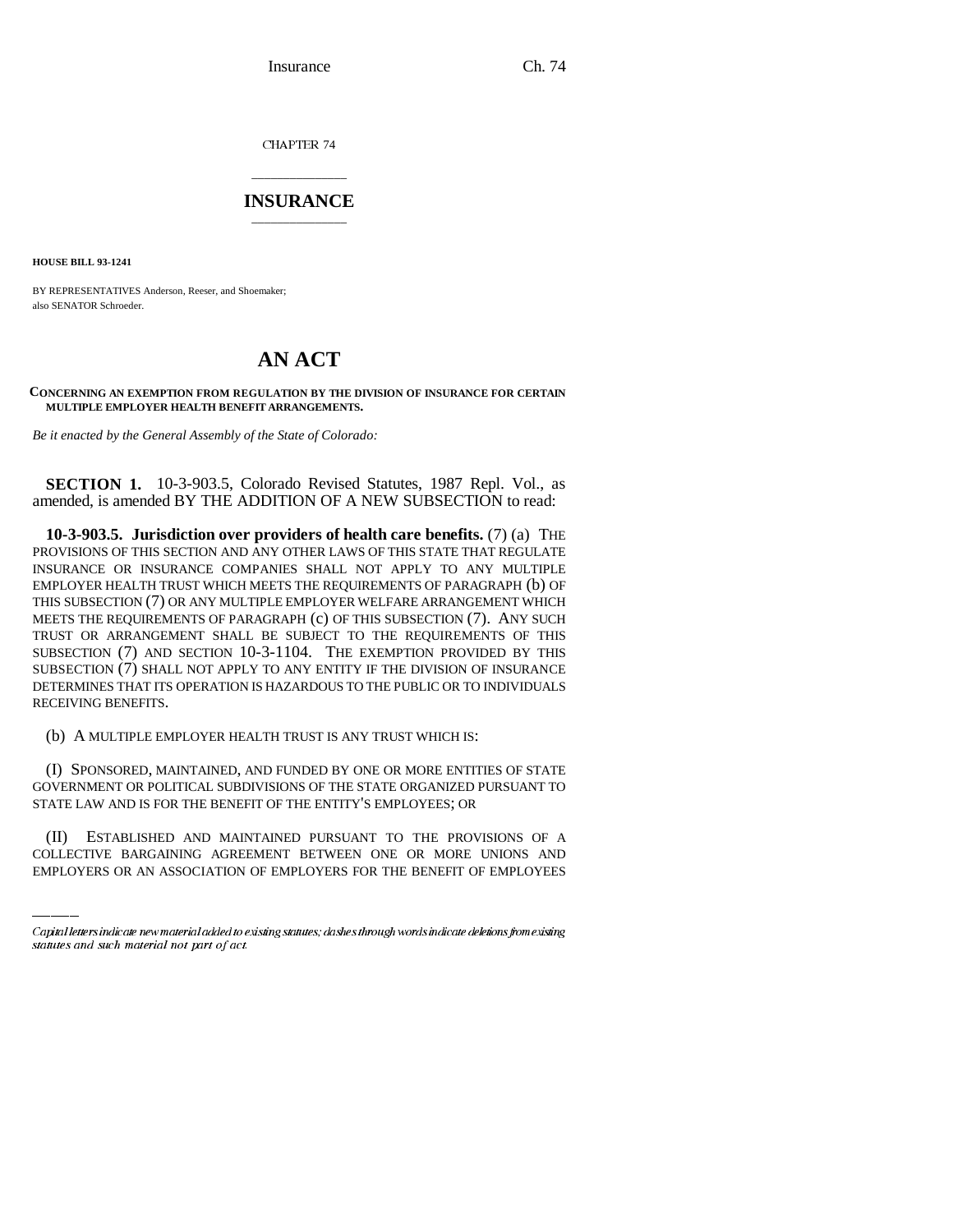## Ch. 74 Insurance

WHO ARE COVERED BY SUCH AGREEMENT, AND PURSUANT TO WHICH HEALTH BENEFITS, WAGES, PENSION BENEFITS, AND OTHER TERMS OF EMPLOYMENT HAVE BEEN BARGAINED FOR IN GOOD FAITH AND THE SPONSORING UNION PROVIDES SERVICES AND BENEFITS TO ITS MEMBERS OTHER THAN HEALTH BENEFITS.

(c) A MULTIPLE EMPLOYER WELFARE ARRANGEMENT IS ANY ARRANGEMENT WHICH COMPLIES WITH THE FOLLOWING REQUIREMENTS:

(I) THE MULTIPLE EMPLOYER WELFARE ARRANGEMENT SHALL HAVE BEEN IN EXISTENCE CONTINUOUSLY SINCE AT LEAST JANUARY 1, 1983, AND SHALL MAINTAIN UNALLOCATED RESERVES OF NOT LESS THAN FIVE PERCENT OF THE FIRST TWO MILLION DOLLARS OF ANNUAL CONTRIBUTIONS MADE TO SUCH ARRANGEMENT IN THE PRECEDING YEAR.

(II) THE MULTIPLE EMPLOYER WELFARE ARRANGEMENT SHALL FILE ITS ANNUAL FINANCIAL STATEMENT WITH THE DIVISION WITHIN SIXTY DAYS AFTER THE END OF ITS FISCAL YEAR TO DEMONSTRATE THAT THE REQUIRED RESERVES ARE BEING MAINTAINED, AND IT SHALL FILE ITS AUDITED FINANCIAL STATEMENT WITH THE DIVISION WITHIN THE TIME PERIOD THAT INSURANCE COMPANIES ARE REQUIRED TO FILE SUCH STATEMENTS.

(III) THE MULTIPLE EMPLOYER WELFARE ARRANGEMENT SHALL FILE AN ACTUARIAL OPINION WITH THE DIVISION WHICH STATES THAT THE RESERVES AND THE CONTRIBUTION AND FUNDING LEVELS OF THE ARRANGEMENT ARE ADEQUATE AND WHICH INCLUDES THE UNDERLYING ACTUARIAL REPORT IN SUPPORT OF THE OPINION IN ACCORDANCE WITH THE REQUIREMENTS OF SECTION 10-7-114, AND SUCH ARRANGEMENT SHALL FILE SUCH OPINION AND REPORT WITHIN THE TIME PERIOD THAT INSURANCE COMPANIES ARE REQUIRED TO FILE SUCH ACTUARIAL OPINION.

(IV) THE MULTIPLE EMPLOYER WELFARE ARRANGEMENT SHALL PROVIDE BENEFITS WHICH ARE IN SUBSTANTIAL COMPLIANCE WITH THE MANDATED BENEFIT PROVISIONS THAT ARE APPLICABLE TO INSURERS OFFERING HEALTH INSURANCE COVERAGE IN THIS STATE.

(V) THE MULTIPLE EMPLOYER WELFARE ARRANGEMENT SHALL BE SPONSORED AND MAINTAINED BY AN ASSOCIATION WHICH:

(A) HAS WITHIN ITS MEMBERSHIP THE EMPLOYERS WHO PARTICIPATE IN AND FUND THE ARRANGEMENT;

(B) IS ENGAGED IN SUBSTANTIAL ACTIVITIES FOR ITS EMPLOYER MEMBERS, OTHER THAN THE SPONSORSHIP OF AN EMPLOYEE WELFARE BENEFIT PLAN, AND PROVIDES BUSINESS OR PROFESSIONAL ASSISTANCE AND BENEFITS TO ITS MEMBERS WHO SHARE A COMMON BUSINESS INTEREST AND ARE PRIMARILY ENGAGED IN THE SAME TRADE OR BUSINESS; AND

(C) HAS BEEN IN EXISTENCE FOR A PERIOD OF AT LEAST TEN YEARS.